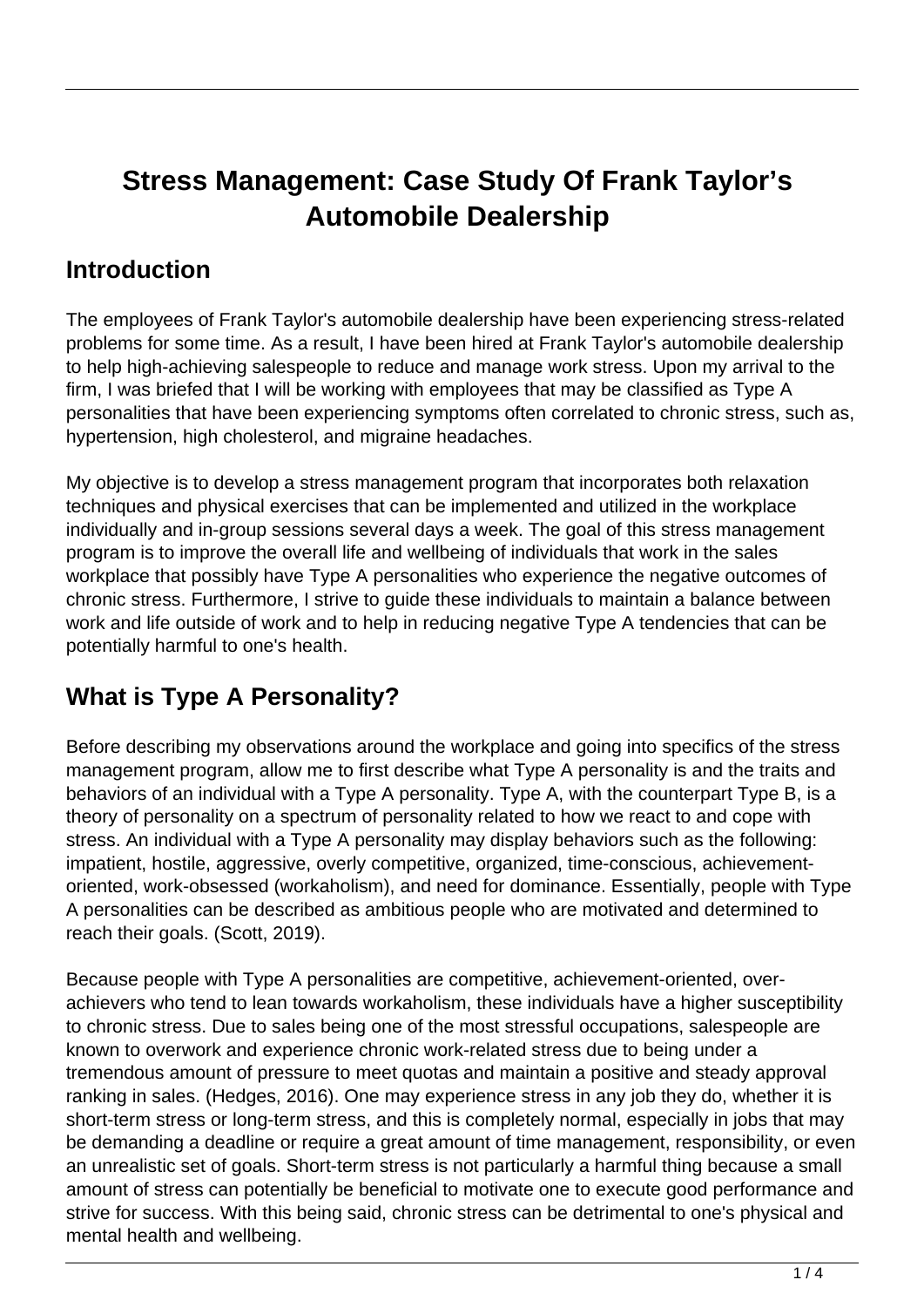When we encounter a potential stressor, whether it is an actual, real threat or an imagined threat, our body changes physiologically in reaction to the stressor. During the fight-or-flight response, the release of the neurotransmitter catecholamine which releases the hormone adrenaline and noradrenaline which results in increased heart rate, respiration rate, and blood pressure. When people are subjected to experience chronic stress, whether it is work-related or not, are susceptible to developing health problems, such as, coronary heart disease, obesity, diabetes, a weakened immune system, etc. (Pietrangelo & Watson, 2017). Chronic stress can contribute to the development of depression and anxiety, too. People who encounter excessive stressful situations oftentimes deal with the stress in an unhealthy way, for example, overeating or undereating or turning to cigarettes, alcohol, or drugs for stress relief.

## **Observations**

After days of navigating around the workplace and observing the high-achieving employees as they fulfill daily tasks, I can confirm that the employees unequivocally exhibit signs commonly characterized as Type A behavior. Throughout the day I captured moments of hostility, impatience, tension, and competitiveness amongst the employees, especially those working together in groups. In addition, I noticed the majority of the employees were seemingly aware of the time as they constantly checked their watches or the clock on the wall to ensure completing tasks at an adequate pace. Further, the employees were highly organized with to-do lists to ensure completion of certain tasks with a set time period in which tasks must be accomplished. Some of the employees were seemingly multitasking and juggling multiple duties at once.

I also saw moments of strong achievement-orientation and ambition and deadline-drive in these employees. Some of the employees seemed satisfied by their work only when the employer was satisfied, which I feel shows clear indication that the employees were not happy with how hard they were working and were actually critical towards themselves and hard on themselves. Because sales is a stressful occupation, it requires a high demand on meeting certain deadlines and when employees make an error, it makes it more difficult to reach the goal. Instead of working together to reach a goal, I noticed signs of social isolation, hostility, aggressiveness, and competitiveness, almost like they were all secretly wishing the other would fail so that one could be ahead of the rest.

By the end of the work day, I noticed the majority of the employees showing physical signs of stress and Type A personality characteristics, such as, facial tension, facial sweating, tongue clicking, teeth grinding, dark under-eye circles, and I even noticed several employees rubbing their temples or massaging their necks, which indicates they may be experiencing aches, pains, and muscle tension. Overall the employees looked physically and emotionally drained. When the majority of the employees headed home for the day, several of them stayed behind to work overtime. Being work-obsessed is a common trait in people with Type A personalities. Oftentimes individuals with Type A personalities become so committed to their work that they begin to develop stress or symptoms of prolonged stress overtime.

On the final day of my observation, I met with each employee of Frank Taylor's automobile dealership one-on-one for some alone time for the purpose of learning about their thoughts about working at this firm as well as discussing the symptoms they have been individually experiencing since working at this firm. The majority of the employees shared similar symptoms of stress; hypertension, high cholesterol, and migraine headaches.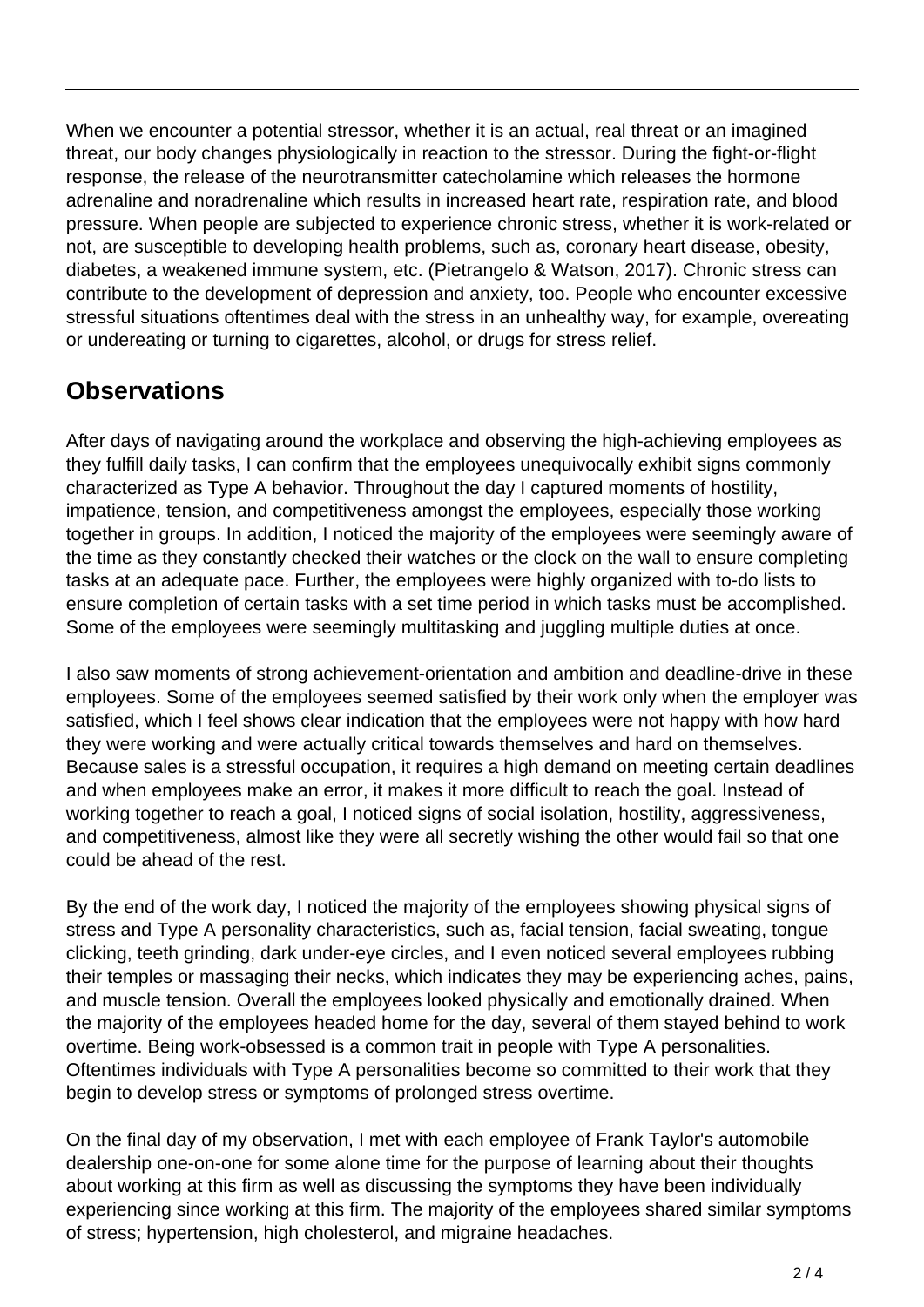Others have experienced additional symptoms, such as, anxiety, depression, irritability, muscle tension, chest pain, sleep disturbances, lack of motivation and focus on things outside of work, overeating, and not performing enough physical activity throughout the week. Several of the employees have shared that visits to the hospital have been more frequent than ever before. A few of the employees opened up and share that they have been dealing with problems at home with their families, spouse or with their children due to stress from work and workaholism putting a strain on interpersonal relationships.

## **The Stress Management Program**

I have created a stress management program for the salespeople of Frank Taylor's automobile dealership that comprises both relaxation techniques and physical exercises that can be performed by employees of all ages. The program consists of effective stress relief techniques, such as, breathing and relaxation exercises, easy physical/aerobic exercises and a weekly oneon-one and in-group counseling sessions. Because the goal of the program is to aid the salespeople of Frank Taylor's automobile dealership is to reduce and manage stress as well as improve the overall quality of the workplace and the lives of the salespeople outside of the work setting, it is mandatory for the employees to be present throughout the entire program. The only exception to absence is if an unexpected emergency arises.

#### **Program Schedule**

**Monday** 

12:30-13:00 Deep Breathing

15:45-16:30 Mindfulness Meditation

**Tuesday** 

12:30-13:00 Progressive Muscle Relaxation

15:45-16:30 Easy Physical Exercises

**Wednesday** 

12:30-13:00 Deep Breathing

15:45-16:30 In-Group Counseling Sessions

**Thursday** 

12:30-13:00 Mindfulness Meditation

15:00-17:00 One-On-One Counseling Session

Friday